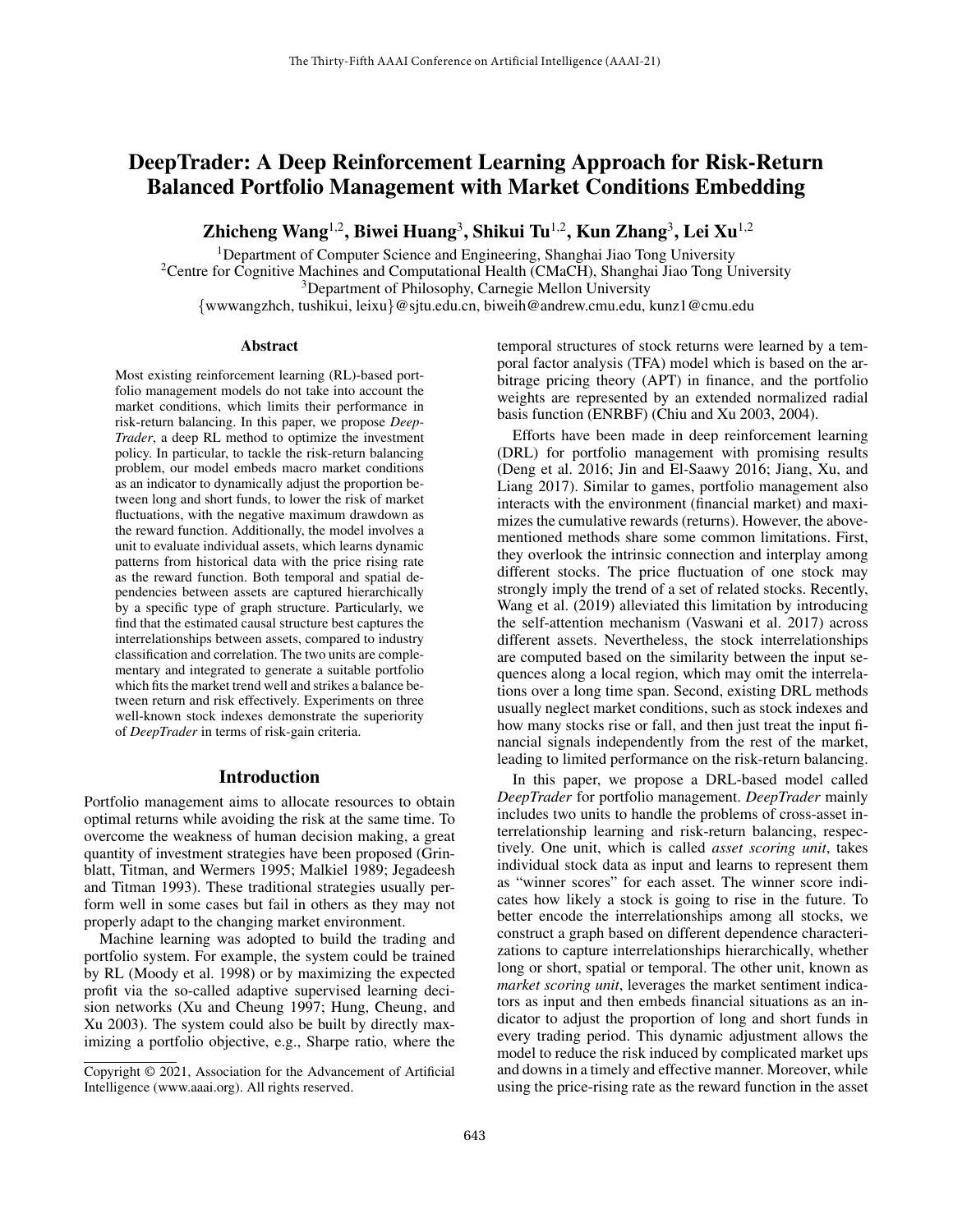scoring unit, we adopt the negative of the maximum drawdown (MDD), which is a useful indicator of downside risk, as the reward function in the market scoring unit. The two units complement each other and are naturally integrated for portfolio generation.

Policy gradient is used to optimize the investment policy in an end-to-end manner. The optimization of discrete action space for asset scoring unit (choosing which stocks to invest) and continuous action space for market scoring unit (judge the financial condition) are integrated into one loss function. We conduct experiments on three well-known stock indexes. The results show that the investment policy optimized by *DeepTrader* fits the market trend well and strikes a good balance between the risk and return. *DeepTrader* outperforms both traditional trading strategies and other DRLbased ones, in terms of risk-gain criteria including annualized Sharpe ratio, Calmar ratio, and Sortino ratio.

Our contributions are summarized as follows:

i) We propose *DeepTrader*, a DRL-based method for riskreturn balanced portfolio management. Market conditions are novelly taken into account as an independent profit-risk balancing module, while the cross-asset interrelationship extraction is enhanced by learning and using a graph structure to characterize interrelationships between stocks.

ii) Experiments on three stock indexes demonstrate the superiority of *DeepTrader* in balancing risk and return, especially in the period of subprime mortgage crisis and the recovery period. Ablation studies further confirm the effectiveness of the key components in *DeepTrader* and the effectiveness of using learned causal structure to encode the interrelationships between assets.

### Related Works

Traditional Investment Strategies. Momentum trading (Hong and Stein 1999) and mean reversion (Poterba and Summers 1988) are two well-known traditional investment strategies. The former type selects investments based on their recent performance. It includes Cross Sectional momentum (Jegadeesh and Titman 2002), Buying-Winner-Selling-Loser (Jegadeesh and Titman 1993), and Time Series Momentum (Moskowitz, Ooi, and Pedersen 2012). The latter type purchases stock with price lower than long-mean and sells it with price higher than the average price. Traditional investment strategies usually perform well only in some specific situations.

RL in Portfolio Management. By virtue of the strong ability of deep learning on feature representation, recent models combine deep neural networks with RL in trading (Deng et al. 2016; Almahdi and Yang 2017; Jiang, Xu, and Liang 2017; Ye et al. 2020; Wang et al. 2019). For example, FDDR (Deng et al. 2016) consists of an RNN structure for feature learning and a RL part for selftaught reinforcement trading. Liu et al. (2020) enhanced the exploration-exploitation efficiency by combining RL and imitation learning techniques in their GRU-based neural network. The two above methods focus on giving the long, hold and short signal for single financial asset, lacking the ability to allocate funds among multiple assets. Later,

Jiang, Xu, and Liang (2017) introduced various DNN structures combined with Deep Deterministic Policy Gradient to dynamically optimize cryptocurrency portfolios. Ye et al. (2020) extended this by incorporating heterogeneous data (e.g. news) to enhance robustness against environment uncertainty. However, above two works do not take short operation, which causes enormous losses in a bear market. Wang et al. (2019) solves this issue by introducing attention mechanism to model the relative price relations for buying winner and selling losers strategy.

### **Preliminary**

### Problem Setup

Portfolio management is a sequential decision-making process of allocating resources into a set of financial assets according to current market conditions, aiming to maximize the return while constraining risks. Such a decision-making process naturally fits into the framework of a Markov Decision Process  $M = \langle S, A, P, R \rangle$ , where S is the state space and A the action space. When action  $a_t \in A$  is executed,  $s_t \in \mathcal{S}$  (the state at time t) changes according to the transition distribution  $s_{t+1} \sim P(s_{t+1}|s_t, a_t)$ . Subsequently, the agent receives a reward  $r_t = R(s_t, a_t, s_{t+1})$ . The agent's goal is to learn a policy  $\pi$ , which can cast an investment strategy  $a \in \mathcal{A}$  over all stocks, to maximize the expected return  $J = \mathbb{E}_{p(\tau)}[\sum_{t=1}^T \gamma^{t-1} r_t]$  over trajectories induced by the policy.

#### Trading Procedure

Consider a scenario that contains both long and short operations. At the end of  $t - 1$  holding period, a trader holds  $C_{t-1}^0$  risk-free assets (cash) and  $\mathbf{b}_{t-1}^+$  =  ${b_{t-1,1}^+, b_{t-1,2}^+, ..., b_{t-1,N}^+} \in \mathbb{R}^N$  volume of stocks on a long position. In addition, the trader owes the stock brokerage  $\mathbf{b}_{t-1}^- \in \mathbb{R}^N$  volume of stocks. Based on close price  $\boldsymbol{P}_{t-1}^{(c)} \in \mathbb{R}^{N},$  long portfolio vector  $\boldsymbol{\omega}_{t}^{+}$ , short portfolio vector  $\omega_t^-$  and the total ratio of assets used for short position  $\rho_t$ , he/she will follow the steps below to finish the  $t$  period: 1) sell all stocks on a long position  $(b_{t-1}^+)$  and get cash; 2) buy the stock  $(b_{t-1}^-)$  borrowed at the beginning of  $t-1$  period and return it to the stock brokerage; 3) mortgage stocks from a broker according to  $\rho_t$  and  $\omega_t^-$  and sell them immediately; 4) purchase based on long proportion  $\omega_t^+$ .

### Methodology

#### Overview of DeepTrader

An overview of *DeepTrader* is given in Figure 1. The input sequential signal  $\mathcal{X}_t = [x_{t_1}, ..., x_{t_K}] = \{\mathcal{X}_t^a; \mathcal{X}_t^m\}$  consists of stock indicators  $\mathcal{X}_t^a$  and market indicators  $\mathcal{X}_t^m$ . The two parts are fed into asset scoring unit and market scoring unit, respectively. The asset scoring unit maps input signals  $\mathcal{X}_t^a$  and the graph structure A into winner scores  $v_t$ . This unit consists of stacked spatial-TCN blocks with residual connections (He et al. 2016), with each spatial-TCN block constructed by a dilated causal convolution with spatial attention and graph convolution. On the other side, a novel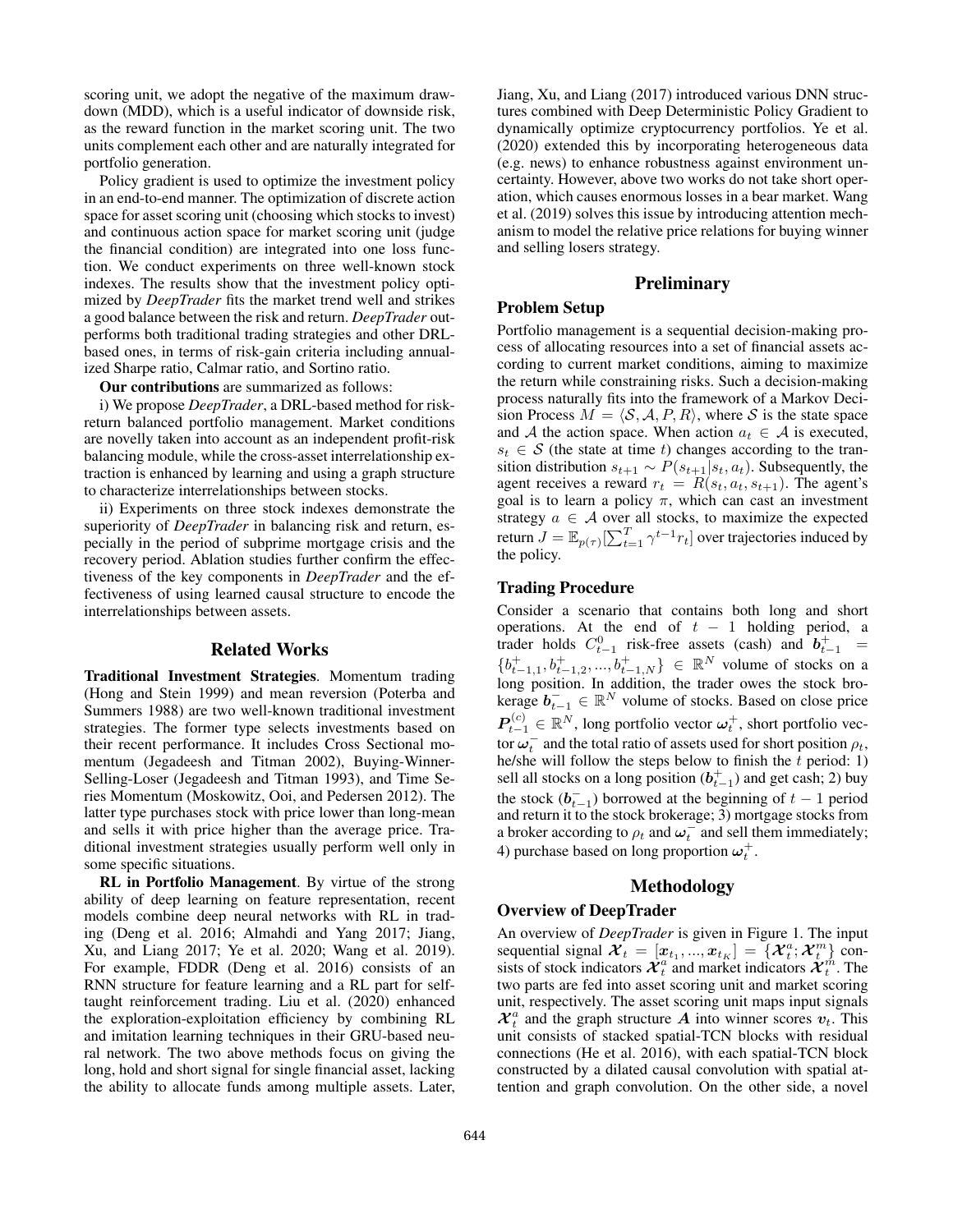

Figure 1: DeepTrader framework. The left part is the asset scoring unit consisting of L stacked spatial-TCN blocks with residual connections, which takes  $\mathcal{X}^a$  and A as inputs and outputs v. The right part is the market scoring unit, which is responsible for translating  $\mathcal{X}^m$  into  $\mu$  and  $\sigma$ , with  $\widetilde{\rho} \sim N(\mu, \sigma^2)$ . The third part is a portfolio generator which turns  $v$  and  $\widetilde{\rho}$  into final investing decisions decisions.

market scoring unit takes  $\mathcal{X}_t^m$  as input and turns it into parameters of the Gaussian distribution: mean  $\mu$  and standard deviation  $\sigma$ , of  $\tilde{\rho} \sim N(\mu, \sigma^2)$ . The third component is a portfolio generator which calculates the investment proporportfolio generator which calculates the investment proportions  $\omega_t^+$ ,  $\omega_t^-$  and  $\rho_t$  according to  $v_t$  and  $\tilde{\rho}$ . In the rest part of this section, we omit the subscript t for simplicity of this section, we omit the subscript  $t$  for simplicity.

#### Asset Scoring Unit

The asset scoring unit contains three key components: temporal convolution layer, spatial attention mechanism, and graph convolution layer, which are used to capture temporal and spatial interrelations among stocks, both long and short.

Temporal Convolution Layer. We use the dilated temporal convolution layer (TCN) (Yu and Koltun 2015) to handle temporal relations in long range sequences. Opposed to RNN-based approaches, it facilitates parallel computation and alleviates the gradient exploration as well as the vanishing issue. We denote the input of  $l^{th}$  block by  $H^{l-1}$   $\in$  $\mathbb{R}^{C \times N \times K_{l-1}}$ , where C is the dimension of hidden features, N the number of stocks, and  $K_{l-1}$  the temporal length of the  $l - 1$ <sup>th</sup> block. After conducting TCN operation along the temporal dimension, we denote the output of this layer by  $\hat{\bm{H}}^{l} \in \mathbb{R}^{C \times N \times K_{l}}.$ 

Spatial Attention Mechanism. To model short-term spatial properties, we adopt an attention mechanism (Feng et al. 2017) to adaptively search the correlations between stocks. The core idea is to assign different weights to each vector at each time step. These weights reflect the relativities between two different stocks. Specifically, given the output  $\hat{\boldsymbol{H}}^{l} \in \mathbb{R}^{N \times C \times K_{l}}$  from the latest TCN layer (i.e., the TCN in  $l^{th}$  block), we compute a weight vector:

$$
\hat{\mathbf{S}}^l = \mathbf{V}_s \cdot \text{sigmoid}((\hat{\mathbf{H}}^l \mathbf{W}_1) \mathbf{W}_2 (\mathbf{W}_3 \hat{\mathbf{H}}^{l \intercal (1,2)})^\top + \mathbf{b}_s), \ (1)
$$

where  $W_1 \in \mathbb{R}^{K_l}$ ,  $W_2 \in \mathbb{R}^{C \times K_l}$ ,  $W_3 \in \mathbb{R}^C$ , and  $V_s \in \mathbb{R}^{N \times N}$  are free parameters,  $b_s \in \mathbb{R}^{N \times N}$  is the bias vector, and the superscript  $\tau(1, 2)$  denotes the transpose for the first two dimensions. Each entry is further normalized via softmax:  $S_{i,j}^l = \frac{\exp(\hat{S}_{i,j}^l)}{\sum_{i}^{N} \exp(\hat{S}_{i,j}^l)}$  $\frac{\exp(S_{i,j})}{\sum_{v=1}^{N} \exp(\hat{S}_{i,v}^l)}$ , to represent the correlation between node  $i$  and node  $j$ .

Graph Convolution Layer. While the performance of individual stocks has changing volatility, the overall performance of the industry usually better reflects the economic situation and the trend of social hot spots in the future. Previous works often fail to take this into consideration. To this end, we model the long-range relationships by graph convolution networks (GCNs) to better guide our decision making. GCNs give an essential operation to capture the dependence of nodes in a graph via message passing, and thus both the edge and neighborhood information are integrated into its state representation.

We consider the following ways to characterize the structural information between stocks: (1) Stock industry classifications. (2) Correlations between stock returns. (3) Partial correlations between stock returns. (4) Causal relationships, with the causal structure between stocks identified by the PC algorithm (Spirtes, Glymour, and Scheines 2001).

We notice that with stock industry classifications alone some dependence relations may be missed; for example, *Amazon.com* is classified to Retail Trade, but it also benefits from the dividends of mobile Internet. To avoid this issue, we formulate our graph convolution layers as (Wu et al. 2019):

$$
\mathbf{Z}^{l} = \sum_{q=0}^{Q} \tilde{\mathbf{A}}^{q} \hat{\mathbf{H}}^{l} \mathbf{\Theta}_{1,q} + \tilde{\mathbf{A}}_{c} \hat{\mathbf{H}}^{l} \mathbf{\Theta}_{2},
$$
 (2)

where  $\hat{H}^l$  denotes the input signals of the  $l^{th}$  block,  $\tilde{A} =$  $A/rowsum(A)$ , and  $\Theta_1, \Theta_2 \in \mathbb{R}^{K_l \times K_l}$  are learnable parameters in GCN.  $\tilde{A}_c$  is used to capture the correlation with  $\tilde{A}_c := SoftMax(ReLU(EE^{\top}))$ , where  $E \in \mathbb{R}^N$  as a learnable parameter; it is initialized randomly and learned through gradient descent. Q is a hyperparameter to balance the information from  $\tilde{A}$  and  $\tilde{A}_c$ .

For the structural information characterized by correlation, partial correlation, and the causal relation, the graph convolution layer is formulated as follows:

$$
\mathbf{Z}^{l} = \sum_{q=0}^{Q} \tilde{\mathbf{A}}^{q} \hat{\mathbf{H}}^{l} \Theta_{1},
$$
 (3)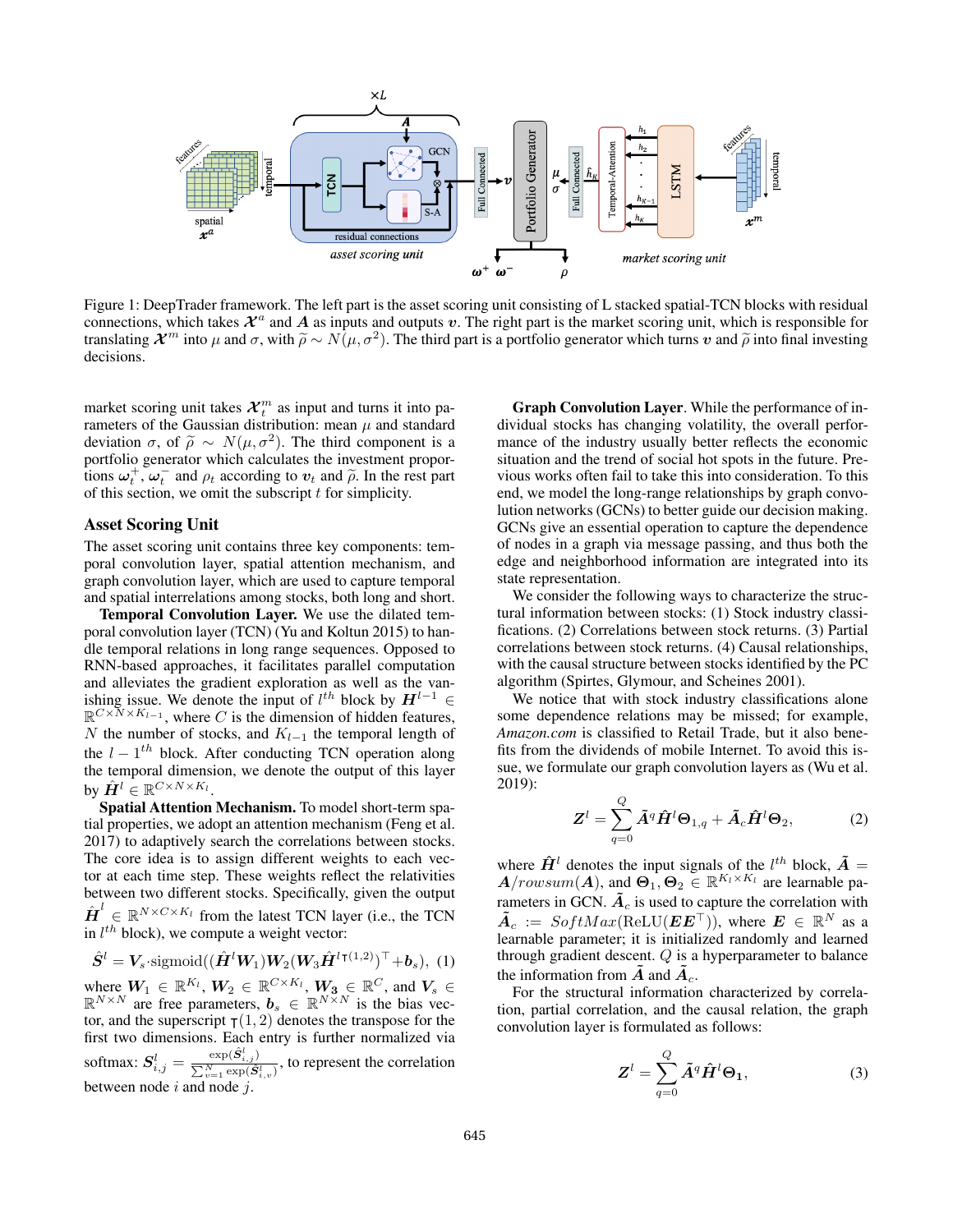that is, the second part in Eq. (2) is no longer necessary, because the dependence information is already estimated from the data.

Furthermore, to integrate long-term and short-term correlations simultaneously and adjust the weight matrix dynamically, we accompany  $Z<sup>l</sup>$  with spatial attention weight  $S^l$  and the final output of  $l^{th}$  block is rewritten as:  $H^l$  =  $S^l \times Z^l \oplus H^{l-1}$ , where  $\oplus$  represents the residual connections (He et al. 2016). At the end of the asset scoring unit, we use a fully connected layer to translate the hidden state  $H<sup>L</sup>$  into asset scores v:

$$
\boldsymbol{v} = \text{sigmoid}(\boldsymbol{W}_L \cdot \boldsymbol{H}^L + \boldsymbol{b}_L). \tag{4}
$$

### Market Scoring Unit

Unlike other types of signals, financial data contains large amount of unpredictable uncertainties due to the random gambling and emergencies (Deng et al. 2016). This makes it infeasible to accurately judge the rise and fall of stocks based on historical observation. In previous RL-based investment models, the ultimate investment strategy is only based on the analysis of each stock while ignoring the market changes, which usually effectively guide a trader's investment. Hence, conforming to the market will be a better investment strategy in many situations. When the stock market falls, experienced investors tend to spend more money on short-selling; otherwise they are more willing to go long. Previous work lacked this ability to adjust investment decisions dynamically to real-time market conditions.

To balance returns and risks, inspired by human investment behavior, we propose the market scoring unit in this study. It takes market sentiment indicators as inputs and dynamically adjusts the allocation of funds.

This market scoring unit first uses a Long Short-Term Memory (Hochreiter and Schmidhuber 1997) network to recursively extract the sequential representation of input  $\mathcal{X}^m$ :

$$
\boldsymbol{h}_k = \text{LSTM}(\boldsymbol{h}_{k-1}, \boldsymbol{x}_k^m), k \in [1, K],
$$

where  $h_k$  denotes the hidden state encoded by LSTM at step k. The last hidden state  $h<sub>K</sub>$  can be seen as a global representation of the input signal. However, earlier information may not be effectively modeled over a long time span. To model these properties, inspired by successful applications of attention in NLP, we adopt a temporal attention mechanism to adaptively model the nonlinear relations, with attention weights being calculated as:

$$
e_k = \boldsymbol{V}_e^{\top} \text{tanh}(\boldsymbol{U}_1[\boldsymbol{h}_k;\boldsymbol{h}_K] + \boldsymbol{U}_2\boldsymbol{x}_k^m), \alpha_k = \frac{\exp(e_k)}{\sum_{i=1}^K \exp(e_i)}
$$

where  $V_e \in \mathbb{R}^C$ ,  $U_1 \in \mathbb{R}^{C \times 2C}$ , and  $U_2 \in \mathbb{R}^{C \times C}$  are parameters to learn. Accordingly, the last hidden state is recalculated as:  $\hat{\boldsymbol{h}}_K = \sum_{k=1}^K \alpha_k \cdot \boldsymbol{h}_k$ . The hidden state is further represented by  $\mu$  and  $\sigma$ :

$$
\mu, \sigma = \mathbf{U}_m \cdot \hat{\mathbf{h}}_K + \mathbf{b}_m, \tag{5}
$$

### Portfolio Generator

After obtaining the asset scores  $v$ , we use the softmax function to transfer  $v$  to portfolio weights, similar to Wang et al.

(2019). More specifically, we first sort all stocks in descending order based on  $v$ . Then we select the top  $G$  stocks as a winner set  $V^+$  to go long and the bottom G stocks as a loser set  $V^-$  to go short. We obtain the proportions  $\omega^+$  and  $\omega^$ as follows:

$$
\omega_i^+ = \begin{cases}\n\frac{\exp(\mathbf{v}_i)}{\sum\limits_{j \in \mathcal{V}^+} \exp(\mathbf{v}_j)} i \in \mathcal{V}^+ & \omega_i^- = \begin{cases}\n\frac{\exp(1-\mathbf{v}_i)}{\sum\limits_{j \in \mathcal{V}^-} \exp(1-\mathbf{v}_j)} i \in \mathcal{V}^- \\
0 & i \notin \mathcal{V}^+ \\
\end{cases}
$$

Generating  $\rho$  from the market scoring unit can be seen as selecting a value in continuous action space  $\mathcal{A}^m \in [0, 1]$ . We assume that a random variable  $\tilde{\rho}$  follows normal distribution:  $\widetilde{\rho} \sim N(\mu, \sigma^2)$ , with  $\mu$  and  $\sigma$  being derived from the market scoring unit. We sample the value  $\widetilde{\rho}$  based on the market scoring unit. We sample the value  $\tilde{\rho}$  based on the above normal distribution in training phase for exploration and use  $\mu$  as  $\tilde{\rho}$  in testing phase for exploitation. Then we clamp this value into the range  $[0, 1]$ :  $\rho = \text{clamp}(\tilde{\rho})$ . After the above process, we complete the trading period according to the procedure defined in Section *Trading Procedure*.

#### Optimization via Reinforcement Learning

As the portfolio management can be formulated as a Markov decision process, we use policy gradient to optimize the investment policy  $\pi(a|\mathcal{X}^a, \mathcal{X}^m; \theta)$  in an end-to-end manner.

The policy  $\pi$  consists of two parts: (1)  $\pi^a(i|\mathcal{X}^a; \theta^a)$ chooses which stocks to investigate according to stock indicators  $\mathcal{X}^a$  in asset scoring unit, and (2)  $\pi^m(\tilde{\rho}|\mathcal{X}^m; \theta^m)$ judges the financial condition according to market indicators  $\mathcal{X}^m$  in market scoring unit. The two parts are integrated into one loss function for optimization.

Specifically, for the former part, the policy  $\pi^a$  is defined by the portfolio weights (Jiang, Xu, and Liang 2017):  $\pi^a(i|\mathcal{X}^a,\theta^a):=\frac{\exp(v_i(\theta^a))}{\sum_{\substack{N\text{ even}}}$ P  $\frac{\exp(v_i(\theta^a))}{\sum\limits_{n=1}^N\exp(v_n(\theta^a))}$ , for  $i=1,\cdots,N,$  where  $v_i(\theta^a)$  is the *i*th asset score (the output of asset scoring unit). The rate of return for holding period t is  $r_t = y_t \cdot \pi_{\theta^a}^{\overline{a}} - 1$ , where  $y_t = P_{t+1}^{(c)} / P_t^{(c)}$  is the price rising rate. Given the initial investment amount  $C_0$ , thus, the cumulative wealth of a trajectory  $\tau$  is  $C_{|\tau|} = C_0 \prod_{t=0}^{|\tau|} (r_t+1) = C_0 \prod_{t=0}^{|\tau|} \bm{y}_t \cdot \bm{\pi}^a_{\theta}.$ 

In this way, the optimization objective of asset scoring unit is switched to maximize the logarithmic cumulated wealth for given trajectories:

$$
\nabla J^{a}(\theta) = \sum_{\tau \sim \pi_{\theta}} \sum_{t=0}^{|\tau|} \log(\boldsymbol{y}_{t} \nabla \pi_{\theta}^{a}).
$$
 (6)

We then follow the standard Gaussian Policy to optimize market scoring unit, with  $\pi^m(\tilde{\rho}|\boldsymbol{\mathcal{X}}^m; \theta^m)$  = √ 1  $\frac{1}{2\pi\sigma(\theta^m)} \exp(-\frac{(\tilde{\rho}-\mu(\theta^m))^2}{2\sigma^2(\theta^m)})$ , where  $\mu(\theta^m)$  and  $\sigma(\theta^m)$  are the outputs of market scoring unit, determined by parameters  $\theta^m$ . Hence, given a reward  $\overline{R}_t$ , the optimization objective of market scoring unit  $\nabla J^m(\theta)$  can be calculated as:

$$
\nabla J^{m}(\theta_{m}) = \sum_{\tau \sim \pi_{\theta}} \sum_{t=0}^{|\tau|} R_{t} \nabla \log(\pi_{\theta}^{m}). \tag{7}
$$

,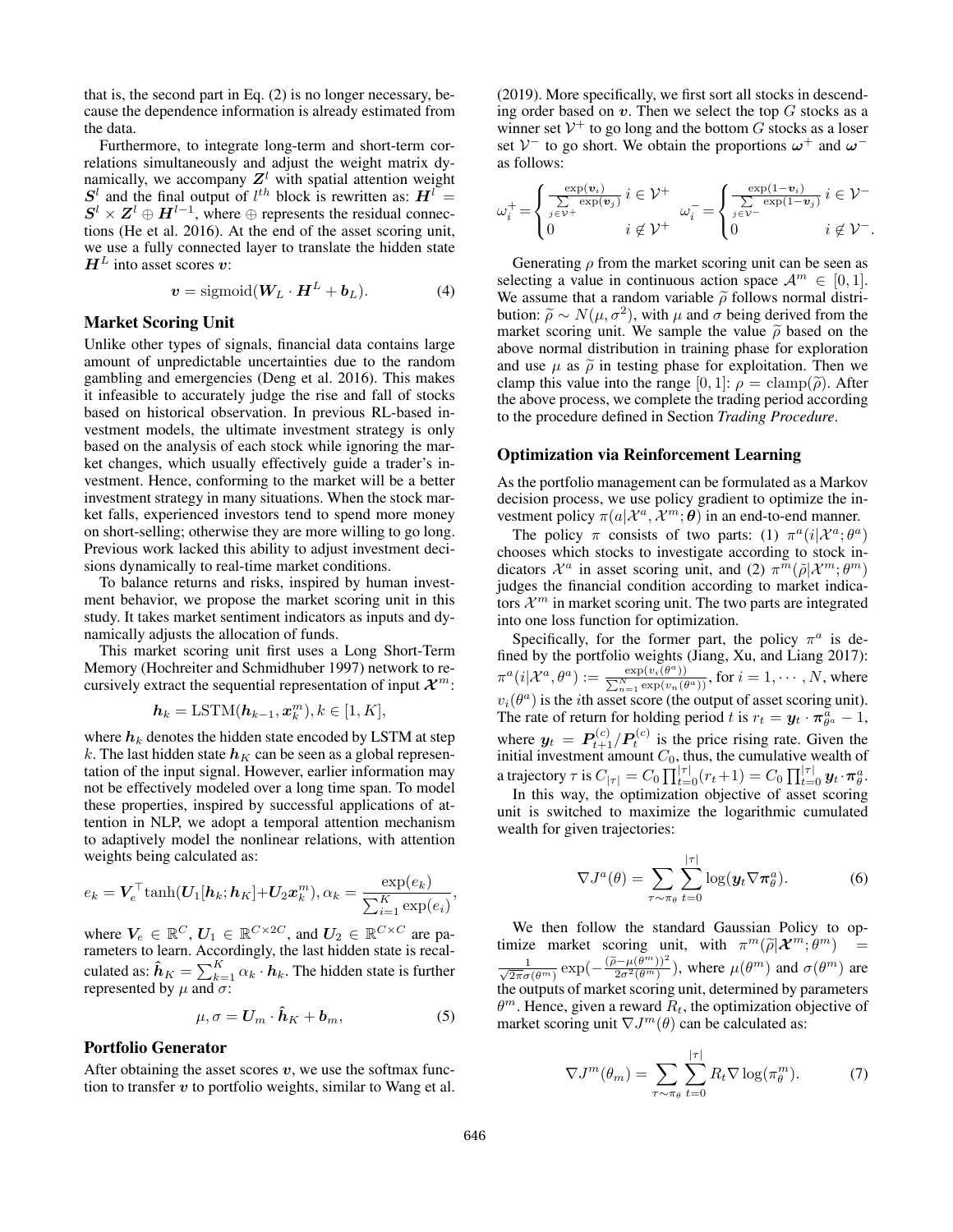The overall objective function is a weighted sum of Eq. (6) and Eq. (7):

$$
\nabla J(\theta) = \nabla J^a(\theta_a) + \iota \nabla J^m(\theta_m)
$$
  
= 
$$
\sum_{\tau \sim \pi_\theta} \left[ \sum_{t=0}^{|\tau|} \log(\mathbf{y}_t \nabla \pi_\theta^a) + \iota \sum_{t=0}^{|\tau|} R_t \nabla \log(\pi_\theta^m) \right],
$$
 (8)

where  $\iota$  is used to control the different learning rate for each part. These two parts are optimized by gradient ascent  $\theta \leftarrow$  $\theta + \eta \nabla J(\theta)$  simultaneously.

### **Experiments**

To comprehensively evaluate *DeepTrader*, we conduct experiments on the constituent stocks of three well-known stock indices, aiming to answer the following questions: Q1: How is the performance of *DeepTrader*, especially during some special financial events, such as subprime mortgage crisis? Q2: Are the key components in *DeepTrader*, such as attention-aware GCN and market scoring unit, necessary for improving performance? Q3: How does the choice of reward function for market scoring unit affect the investment performance? Q4: Does the graph structure in GCN affect the investment performance?

| Index  | Num. of stocks | <b>Training</b> | Test      |
|--------|----------------|-----------------|-----------|
| DJIA   | 30             | 1971-1999       | 2000-2018 |
| HSI    | 49             | 1990-2006       | 2007-2019 |
| CSI100 | 80             | 2005-2012       | 2013-2019 |

Table 1: Training/Test splitting for different datasets.

### Experimental Setup

Datasets. To reduce human intervention and preference, the stock data used in our experiments are from the constituent stocks of Dow Jones Industrial Average (DJIA) in the U.S. market, Hang Seng Index (HSI) in Hong Kong market, and CSI 100 Index in Chinese A-share market. They are the most credible stock indices in their own markets. 1/20 stock(s) is/are deleted from HSI/CSI100 because of data incompleteness.

Comparative Methods. Five related methods in literature are included for comparisons with our model, i.e., *Market*, Buying-Loser-Selling-Winner (*BLSW*) (Poterba and Summers 1988), *CSM* (Jegadeesh and Titman 1993), *EIIE* (Jiang, Xu, and Liang 2017), and *AlphaStock* (AS) (Wang et al. 2019). Here, *Market* is a simple Buy-And-Hold strategy. *BLSW* is a strategy based on Mean Reversion (Poterba and Summers 1988). *CSM* is a classic momentum strategy. *EIIE* and *AS* are two recently developed RL-based methods. Among the five methods, *BLSW*, *CSM*, and *AS* can perform short operation.

We also implement several variants or simplified versions of *DeepTrader* (DT) to investigate the roles of several key components in ablation study, including *DeepTrader-NS* (DT-NS) and *DeepTrader-NM* (DT-NM), where "*N*" means No or removing some components from *DeepTrader*. Specifically, *DT-NS* removes the spatial attention mechanism and GCN layer from asset scoring unit, while *DT-NM* removes market scoring unit. We also investigate the influences of different reward functions and graph structures in GCN. By default, we use MDD as the reward function and *stock industry classification* to derive the graph structure.

Evaluation Measures Six metrics are used in our experiments, which can be divided into three categories: i) profit criterion, including Annualized Rate of Return (ARR); ii) risk criterion, including Annualized Volatility (AVol) and Maximum DrawDown (MDD); iii) risk-profit criterion, including Annualized Sharpe Ratio (ASR), Calmar Ratio (CR), and Sortino ratio (SoR). For AVol and MDD, the lower the better, while for the rest, the higher the better. The computational details for each metric are given in Appendix.

#### Results on DJIA, HSI, and CSI 100

We report the results of risk-return measures by *DeepTrader* and other comparative methods in Table 2.

Performance on DJIA. Overall, *DeepTrader* (DT) achieves the best performance in obtaining a high return rate while keeping the risk at a low level, i.e., it has the best riskreturn balance as indicated by ASR, SoR, and CR. From the table, we can see that although AlphaStock (AS) is a close competitor in controlling the risk with a slightly higher AVol, DT has much better MDD. Note that the AVol indicator takes both downside and upside volatility into account, while MDD only considers the downside risk. Since investigators usually care more about downside volatility and capital preservation, we use MDD as the reward function in the market scoring unit and obtain the lowest (best) MDD in trading. Moreover, we found that RL-based methods, i.e., *EIIE*, *AS*, and our *DeepTrader*, outperform the traditional baselines in risk-return balancing.

Performance on HSI. From the middle column in Table 2, generally speaking, we observed that DRL-based methods perform better over traditional investment strategies. For example, *DeepTrader* achieves the best performance in riskgain criteria, while *BLSW* trips up in Hong Kong market with negative ARR and highest MDD (note for MDD, the lower the better). *AlphaStock* also performs well in risk control, with the best AVol value but lower ARR value than *EIIE* and *DeepTrader*. Although *EIIE* obtains a remarkable ARR, its performance is not remarkable when risk indicators, i.e., AVol and MDD, are considered. The above observations are basically consistent with the results on DJIA in U.S. market. Besides, we found that all DRL-based methods perform significantly better on HSI than on DJIA, which may be because HSI has more stocks for operation. *CSM* and *BLSW* get opposite performance in Hong Kong and U.S. stock markets, meaning that their generalization abilities are not good.

Performance on CSI 100. Note that the market scoring unit is not applicable on CSI 100, because short position is not allowed in Chinese A-share market; accordingly all capitals are invested on long position. As shown in the right column of Table 2, the lack of short sales does not have an obvious side-effect on the results, and our *DeepTrader*-based methods remain the best in risk-profit balance. Specifically, even without the market scoring unit, *DeepTrader-NM* still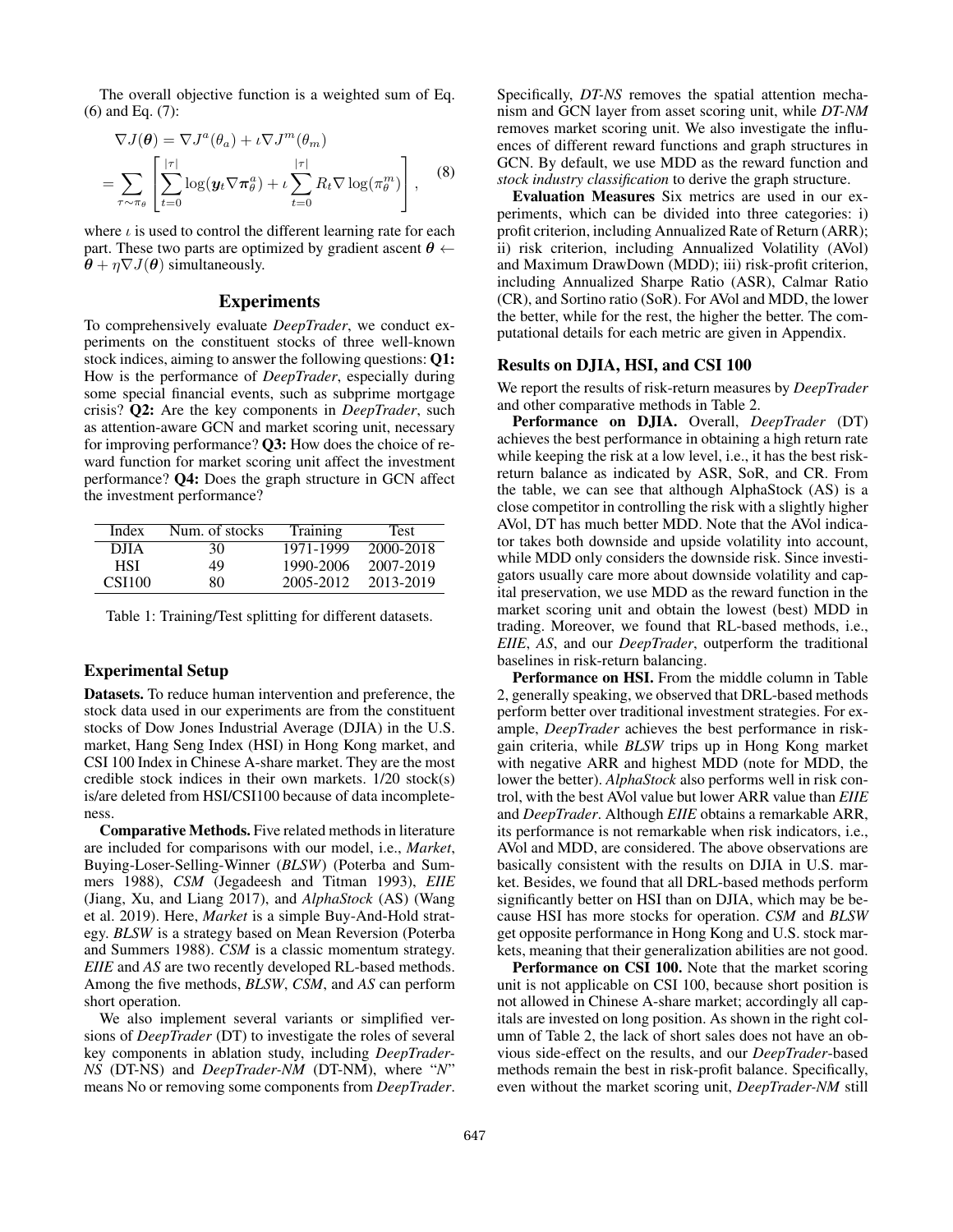| Dataset     | <b>DJIA</b>    |       |               |          |           | <b>HSI</b> |                    |       |                         |             |           |          | <b>CSI100</b>            |                   |                     |       |              |       |
|-------------|----------------|-------|---------------|----------|-----------|------------|--------------------|-------|-------------------------|-------------|-----------|----------|--------------------------|-------------------|---------------------|-------|--------------|-------|
| Models      | $ARR(\%)$ AVol |       | ASR           | SoR      | $MDD(\%)$ | CR.        | $ARR$ (%) AVol ASR |       |                         | SoR         | $MDD(\%)$ | CR       | $ARR(\%)$ AVol ASR       |                   |                     | SoR   | $MDD\%$ $CR$ |       |
| Market      | 4.17           | 0.158 | 0.264         | 0.787    | 49.93     | 0.084      | 4.53               | 0.222 | 0.204                   | 0.707       | 56.37     | 0.080    | 10.49                    | 0.255 0.411 2.542 |                     |       | 39.54        | 0.265 |
| <b>BLSW</b> | 6.57           | 0.279 | 0.235         | 1.112    | 72.72     | 0.090      | $-10.01$           |       | $0.294 - 0.343 - 1.213$ |             | 90.97     | $-0.111$ | 28.25                    |                   | 0.494 0.572 4.205   |       | 29.29        | 0.964 |
| <b>CSM</b>  | $-3.57$        | 0.248 | $-0.144$      | $-0.422$ | 88.31     | $-0.040$   | 7.66               | 0.295 | 0.260                   | 0.858       | 53.25     | 0.144    | 19.17                    |                   | 0.411 0.466 1.753   |       | 61.73        | 0.311 |
| EIIE        | 9.96           |       | 0.185 0.537   | 1.707    | 45.98     | 0.217      | 23.40              | 0.363 | 0.645                   | 2.523       | 50.26     | 0.466    | 25.07                    | $0.235$ 1.067     |                     | 3.949 | 29.04        | 0.863 |
| AS          | 9.13           |       | $0.158$ 0.579 | 2.187    | 26.66     | 0.343      | 14.51              |       | 0.183 0.793 3.007       |             | 17.39     | 0.834    | 21.85                    | 0.241 0.922 4.012 |                     |       | 19.93        | 1.096 |
| DT-NS       | 10.21          | 0.163 | 0.628         | 2.448    | 26.33     | 0.388      | 19.03              | 0.211 | 0.902                   | 4.462       | 19.93     | 0.955    | 30.48                    |                   | 0.286 1.066 5.438   |       | 16.24        | 1.877 |
| DT-NM       | 11.49          | 0.180 | 0.638         | 2.507    | 31.24     | 0.368      | 20.72              | 0.223 | 0.930                   | 4.572       | 20.17     | 1.027    | 35.67                    |                   | $0.324$ 1.100 6.059 |       | 18.13        | 1.967 |
| DT          | 12.35          |       | $0.172$ 0.718 | 2.782    | 22.61     | 0.546      | 21.85              | 0.209 |                         | 1.044 5.140 | 17.11     | 1.277    | $\overline{\phantom{a}}$ |                   |                     |       |              |       |

Table 2: The results in different stock market. Notice that the complete DeepTrader(DT) is not applicable to CSI 100.

achieves better MDD, compared to the other five comparisons. We further notice that all methods on CSI 100 achieve higher ARR than that on DJIA and HSI. This might be attributable to the strong performance of Chinese stock market over the past few years which are taken as testing set (year 2013-2019). Moreover, the testing set does not contain the 2008 subprime mortgage crisis, which may be another reason why all the methods get higher ARR on CSI 100.

#### Performance at Subprime Mortgage Crisis



Figure 2: The cumulative wealth on DJIA.



Figure 3: DJIA index and its corresponding  $\rho$  from Sep. 2006 to Jul. 2011. The mean values of the DJIA index for each month are displayed. Red and green triangles indicate the beginning and end of subprime crisis respectively.

It should be noted that the backtesting time of the DJIA data ranges from Jan. 2000 to Dec. 2018, which covers several well-known financial events, including the subprime mortgage crisis from 2007 to 2009. Since the ultimate goal of portfolio management is to increase wealth in the long run, we show the curves of cumulative wealth in folds in Figure 2. The results are consistent with Table 2. We can see

that *DeepTrader* increases the wealth smoothly across diverse market states and surpasses the five competitors after 2009, which is the end year of subprime mortgage crisis. As shown in Figure 3, the DJIA index drops down significantly from 2007 to 2008, leading to a difficult scenario for most investment methods. Although *BLSW* accumulates wealth fast from 2000 to 2004, then it declines till the end of the crisis. *Market* basically maintains at the starting capital level, while *CSM* loses wealth almost all the time. *EIIE* grows well in bull market along the time of economic recovery to catch up with *AlphaStock* which balances between profit and risk well most of the time. Generally speaking, DRL-based approaches generate more stable returns during the 19 years' investment than traditional ones.

| Models |  |  | $ARR(\%)$ AVol ASR SoR MDD $(\%)$ CR |  |
|--------|--|--|--------------------------------------|--|
| DT-RoR |  |  | 15.60 0.204 0.766 2.788 45.52 0.343  |  |
| DT-SR  |  |  | 14.36 0.205 0.700 2.498 46.06 0.312  |  |
| DT-MDD |  |  | 12.35 0.172 0.718 2.782 22.61 0.546  |  |
| DT-CR  |  |  | 12.02 0.185 0.648 2.598 31.10 0.387  |  |

Table 3: The effects of different rewards.

The roles of asset scoring unit and market scoring unit in *DeepTrader* are demonstrated by the curves of *DT-NS* and *DT-NM* in Figure 2. The asset scoring unit enables *DT-NM* to accumulate wealth faster than *DT-NS* and *AlphaStock* during the economic recovery process. *DT-NM*, with market scoring unit being removed, declines more than *DT* when encountering the 2008 crisis. It can be further demonstrated by the values of  $\rho$  in Figure 3 that the market scoring unit dynamically increases the proportion of short funds (mostly at  $\rho > 0.5$ ) to handle market depression, and then decreases the proportion (mostly at  $\rho < 0.5$ ) when the market booms up. This indicates that our model can strike a good balance between risk and return, and accumulate wealth to a high level in a smooth and stable way.

### Ablation Study

Effectiveness of spatial-GCN. As observed from Table 2, *DeepTrader* as well as *DeepTrader-NM* outperforms *DeepTrader-NS* in all the three markets in terms of ARR, because the spatial-GCN enhances the dependence relationships between stocks and captures the rising activities well. Different from *AlphaStock*, our spatial-GCN mechanism can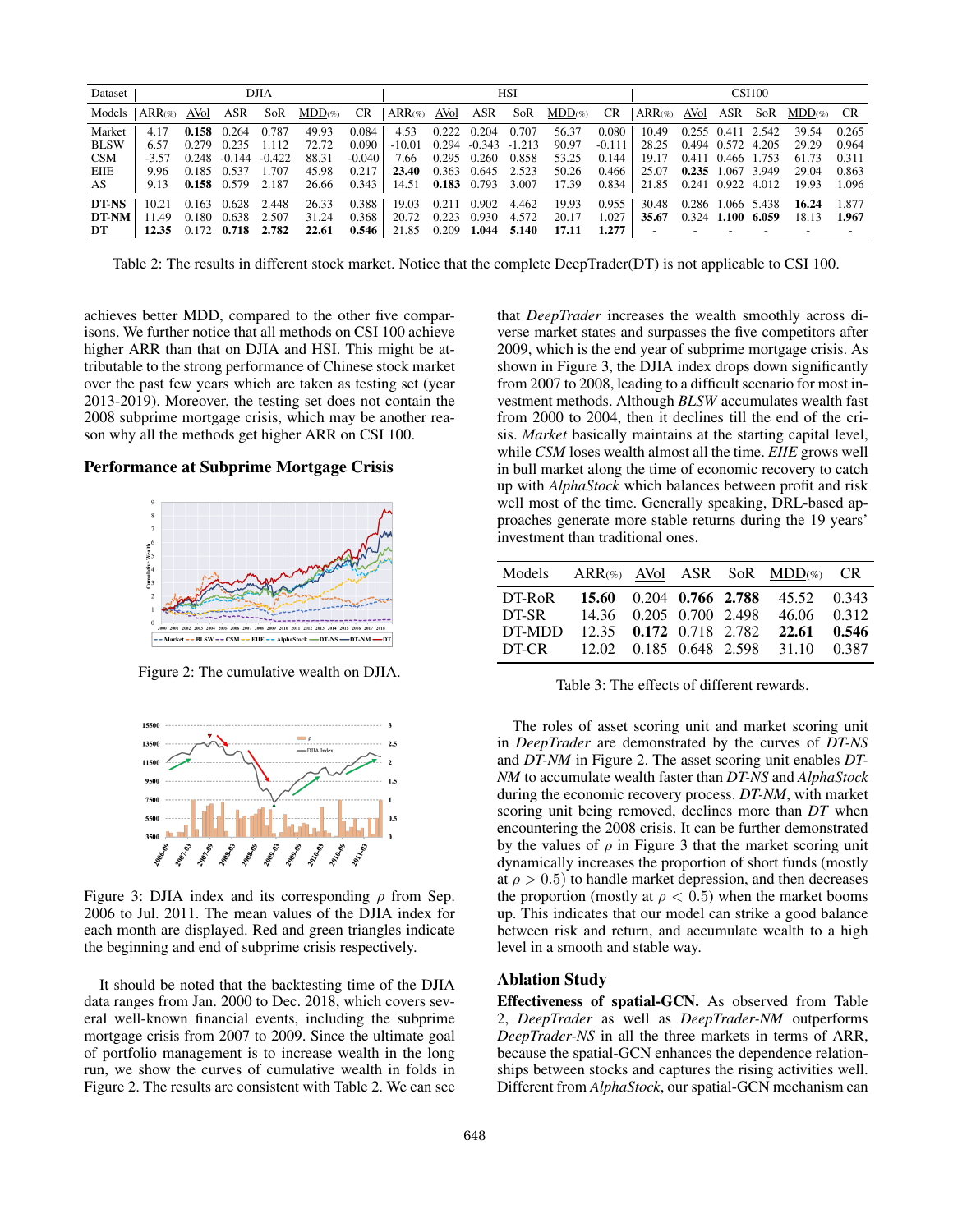| Dataset                                                                                                                               | <b>DJIA</b>                     |  |  |  |                                                                                                             | HSI |  |  |  |  |  | <b>CSI100</b> |  |  |  |  |                                                                                     |  |
|---------------------------------------------------------------------------------------------------------------------------------------|---------------------------------|--|--|--|-------------------------------------------------------------------------------------------------------------|-----|--|--|--|--|--|---------------|--|--|--|--|-------------------------------------------------------------------------------------|--|
| Models                                                                                                                                |                                 |  |  |  | ARR(%) AVol ASR SoR MDD(%) CR   ARR(%) AVol ASR SoR MDD(%) CR   ARR(%) AVol ASR SoR MDD(%) CR               |     |  |  |  |  |  |               |  |  |  |  |                                                                                     |  |
| <b>DT-precision</b>   10.46 0.178 0.587 2.405 31.53 0.332   20.37 0.200 1.020 4.217 22.34 0.912   34.74 0.317 1.096 5.770 20.61 1.686 |                                 |  |  |  |                                                                                                             |     |  |  |  |  |  |               |  |  |  |  |                                                                                     |  |
| DT-correlation                                                                                                                        |                                 |  |  |  | 10.56 0.188 0.561 2.444 24.94 0.423 20.56 0.204 1.066 4.243 20.03 1.026 34.25 0.322 1.064 5.735 20.94 1.636 |     |  |  |  |  |  |               |  |  |  |  |                                                                                     |  |
| <b>DT-causal</b>                                                                                                                      |                                 |  |  |  |                                                                                                             |     |  |  |  |  |  |               |  |  |  |  |                                                                                     |  |
| <b>DT-industry</b>                                                                                                                    | $12.35$ 0.172 0.718 2.782 22.61 |  |  |  |                                                                                                             |     |  |  |  |  |  |               |  |  |  |  | $0.546$   21.85 0.209 1.044 5.140 17.11 1.277   35.67 0.324 1.100 6.058 18.13 1.967 |  |

Table 4: The effects of different graph structures in GCN.

capture both long and short dependencies at the same time in a hierarchical way. It enables the model to invest on the most promising stocks and accumulate more wealth than *AlphaStock*, as shown in Figure 2.

Effectiveness of market scoring unit. The market scoring unit is designed to balance benefits and risks. The results indicate that the market scoring unit improves the performance of *DeepTrader* from *DeepTrader-NM* in terms of risk-return balancing indicators: ASR, SoR, and CR. We attribute this improvement to the dynamic adjustment of the ratio between long and short funds granted by  $\rho$ , which is an embedding of market conditions. This unit helps increase  $\rho$ in the downturn to control losses, while decreasing it in the rally to ensure more profits, as demonstrated in Figure 3.

#### Effects of Reward Functions

In default *DeepTrader*, we have adopted MDD as the reward function for the market scoring unit to help control the risk under a low level. In addition to MDD, other measures, such as RoR, SR, and CR, are alternative choices for the reward function. For example, SR was adopted by TFA-based model (Chiu and Xu 2004) as the optimization objective or *AlphaStock* (Wang et al. 2019) as the reward in RL learning. In Table 3, we investigate the effects of different choices of the reward function in the market scoring unit on DJIA. Computational details of different rewards are given in Appendix, as well as the results on HSI and CSI 100.

First, *DT-RoR* and *DT-SR* are more profitable with high ARR, but they both lead to high MDD values (larger than 45%), which is an unacceptable risk for many investors. Moreover, with SR as the reward function, which is supposed to help achieve better ASR, *DT-SR* does not lead to the best ASR. It is also noted from Table 2 that *AlphaStock*, which uses SR as the reward, achieves  $0.579$  in ASR which is much lower than *DeepTrader* with any reward functions in Table 3. Second, *DT-MDD* achieves significant improvement in MDD, more than DT with other profit-related rewards (RoR, SR and CR) does. This is mainly because the market is generally rising, making it easier to increase revenue than to control risk by giving a larger  $\rho$  in most cases.

To sum up, *DT-MDD* is the best to control the risk measured by MDD, while keeping a reasonably high return. By adopting different reward functions for the market scoring unit, our model is also flexible to adapt to preferences of the investors, towards high-yield or low-risk.

#### Effects of Graph Structures in GCN

We further exploit different ways to construct the graph structure in GCN and examine which one performs the best (Table 4). Particularly, we consider *DeepTrader* with the graph structure given by the precision matrix (DTprecision), correlation matrix (DT-correlation), learned causal structure (DT-causal), and industry classification (DT-industry). Interestingly, we find that with causal structure, the performance on DJIA and HSI has a significant improvement, no matter in profit criterion (e.g., ARR), risk criterion (e.g., MDD), or risk-profit criterion (e.g., SoR and CR). Instead, correlation and precision-based graph structures do not perform well, even worse compared to that derived from industry classification. On CSI 100, the overall performance with different graph structures is relatively close. This may be due to the fact that Chinese A-share market does not allow short selling, which limits the ability of DeepTrader to adjust its investment plan based on the relevant information it captured.

This finding shows the importance of the graph structure in GCN, as well as the superiority of using causal structure for it. Specifically, causal relations provide precise structural information of the information propagation process among stocks. It pinpoints the key connectivity characteristics including directions and effectively removes spurious correlations between stocks (Huang et al. 2020), in contrast to correlation and precision. The relatively sparse causal structure after removing spurious correlations also makes optimization easier. Moreover, the (qualitative) causal structure is usually more stable over time or across different conditions, and thus although there may exist distribution shifts in testing data, the causal structure derived from training data still keeps most of the structural information.

#### Conclusion

In this paper, we have proposed a DRL-based framework *DeepTrader* for portfolio management. It contains not only an asset scoring unit that ranks the rising probability for each stock, but also a novel market scoring unit that embeds the market condition to adjust the ratio between the long and short funds. Moreover, asset scoring unit is enhanced by a graph-based stock interrelationship learning layer, while the negative of the maximum drawdown is adopted as the reward function for the market scoring unit to improve the risk control capability. The two units complement to each other and are integrated to generate a risk-return balanced portfolio. The computed investment strategy can smoothly accumulate wealth in the long run to a high level, under complicated and difficult financial situations such as financial crisis. Comparative experiments and ablation studies on three representative financial markets confirm the superiority of our proposed model.